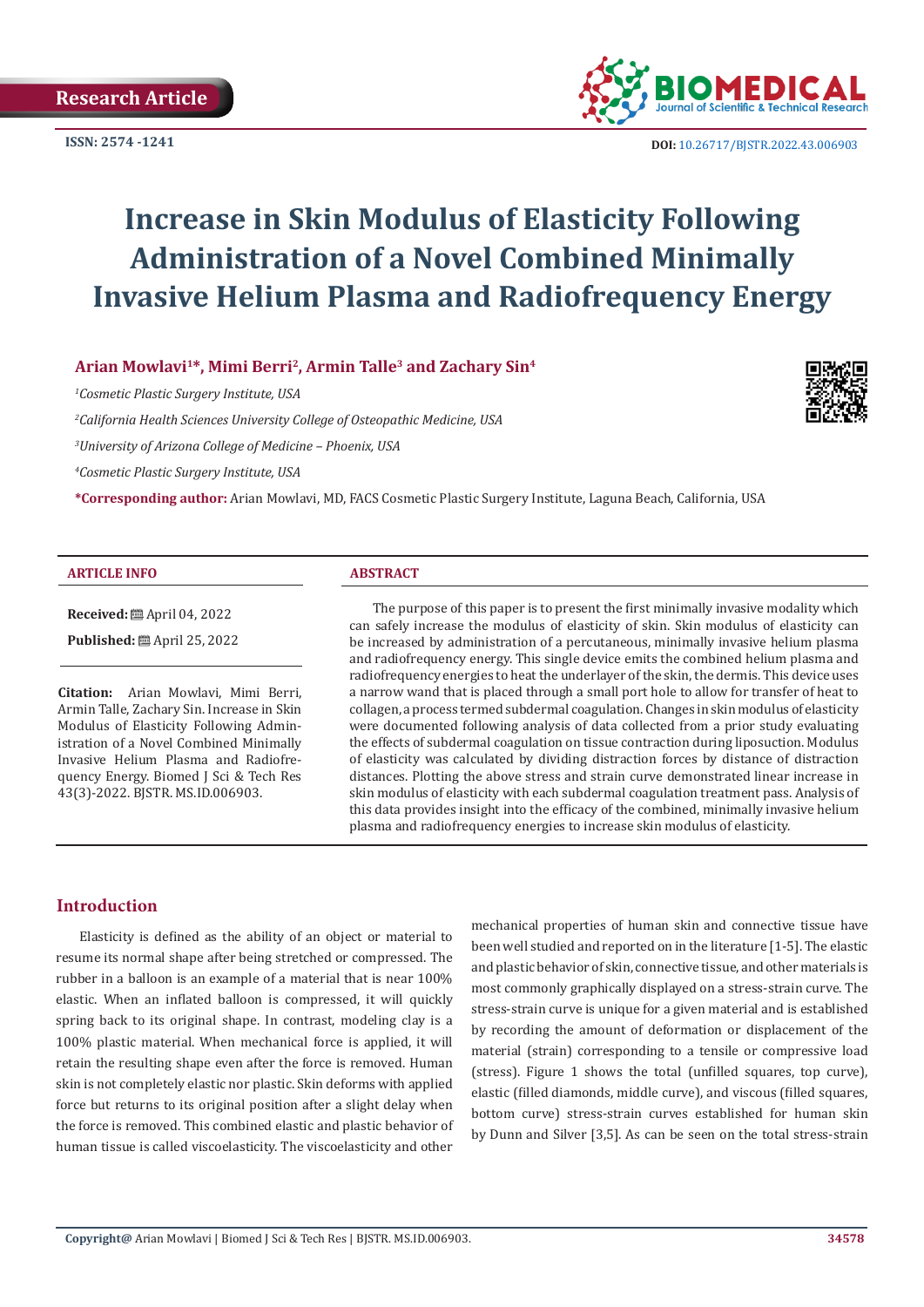curve in Figure 1, the stress-strain behavior of skin is composed of three distinct phases. In the first phase corresponding to small deformations or displacements of the tissue (strain less than or equal to 0.4), the collagen fibers and fibrils in the tissue offer little

resistance to deformation as they begin to uncrimp or unfold. In the second phase corresponding to higher deformations (strains between 0.4 and 0.8), the collagen fibers begin to offer resistance to the deformation and begin to carry the load of the force applied.



**Figure 1:** Total, Elastic, and Viscous Stress-Strain Curves for Human Skin [3,5].

The stress-strain relationship during this second phase is highly linear and is dominated by the elastic characteristics of the tissue and the collagen. Interestingly, there seems to be two separate linear stress strain relationships that can be described by an early and late phase. In the third phase corresponding to large deformations (strains greater than 0.8), the crosslinks between the collagen fibrils begin to yield and eventually failure of the tissue occurs (such as tearing). Analyzing the stress-strain curve of skin and connective tissue during the highly linear second phase described above can provide significant insight into skin elastic characteristics. For example, calculating the slope of this linear portion of the stress-strain curve provides a measure of the tissue's resistance to deformation by a mechanical force (slope = change in stress/change in strain). In material science and engineering disciplines, this resistance is most commonly referred to as the elastic modulus or the modulus of elasticity of a material. In reference to human skin and soft tissues, especially in cosmetic plastic surgery and dermatology, it is most commonly referred to as tissue firmness or tissue tightness. Changes in the firmness or tightness of skin and tissue will result in changes to the slope of this linear portion of the stress-strain curve.

## **Methods**

A retrospective study was previously published on patients who underwent Renuvion J plasma skin contraction by the senior author (A.M.) at the Cosmetic Plastic Surgery Institute (CPSI) [6].In this prior study, changes in skin firmness for six patients resulting from percutaneous, minimally invasive treatment of skin laxity using a novel helium plasma energy and radiofrequency emitting device, called Renuvion, made by Apyx Medical were measured. A force measuring device, a trigger meter, was used to quantify the amount of force needed to pull or distract skin away from the body at distraction distances of 0.5, 1.0, and 1.5 inches. Distraction force measurements were taken for each of these three distraction distances following liposuction and following each of 6 subsequent passes over nine (9) anatomical locations, including

- **1)** Left/right arm,
- **2)** Left/right lower back,
- **3)** Left/right upper back,
- **4)** Left/right medial thigh, and
- **5)** Neck (total n=19) [6].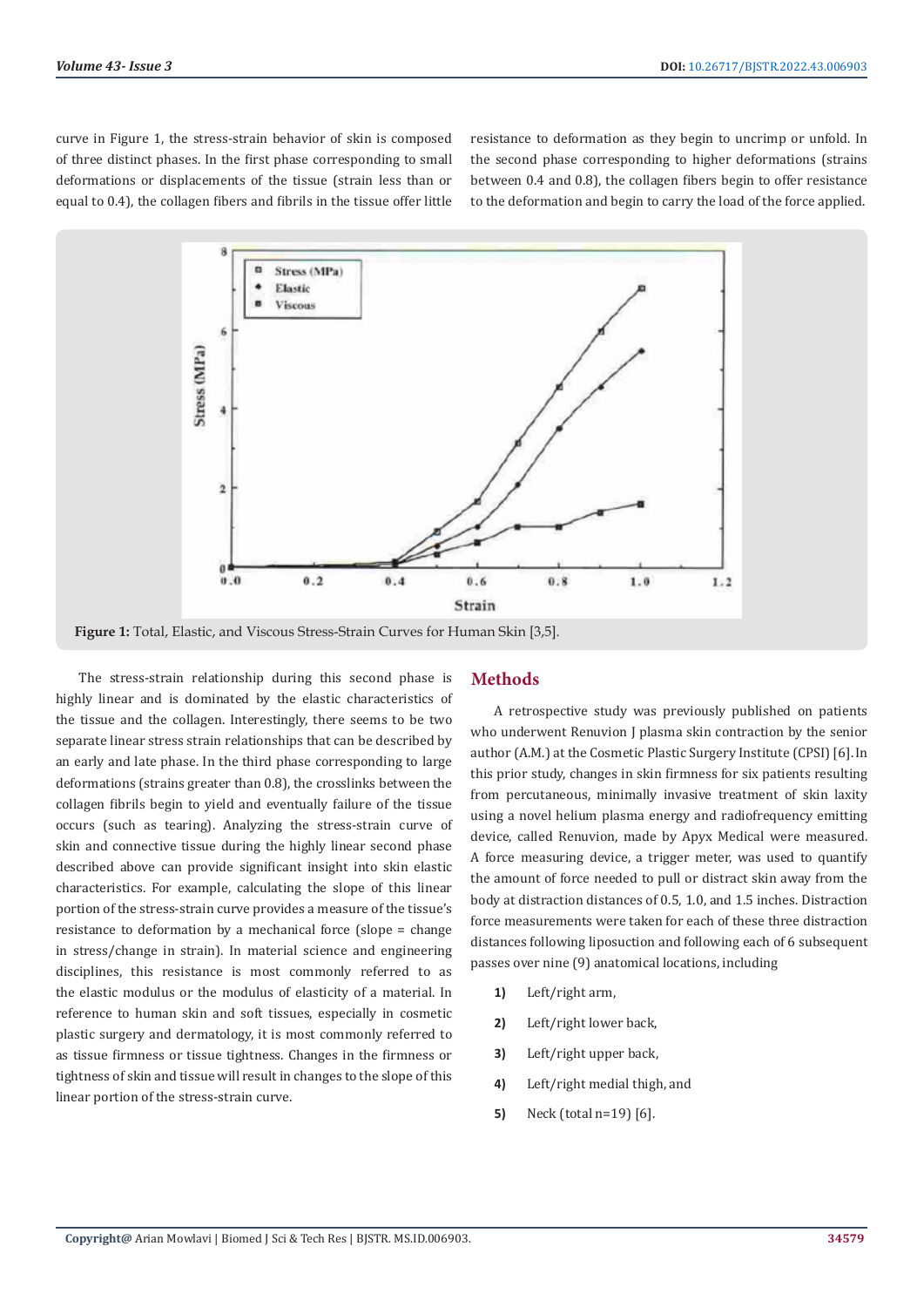In the current study, the findings of the prior study were retroactively used to ascertain the effects of the combined energies of helium plasma and radiofrequency on skin modulus of elasticity.

In this study research, no contact with human subjects was required and calculations limited to prior information recorded by the investigator in such a manner that the identity of the human subjects could not be ascertained directly or through identifiers linked to the subjects. The investigator did not contact the subjects, and the investigator did not re-identify subjects. In the current study, measured distraction forces (stress) were plotted against the corresponding tissue distraction distances (strain). The slope of each line (with a no intercept linear model) was determined to yield the modulus of elasticity of skin for each stage of treatment. From post-liposuction through the 6th pass, the percent change in tissue firmness from pre-liposuction was analyzed using a linear regression model, where the difference between each consecutive treatment pass was compared. The threshold of determining statistical significance was set at a p-value < 0.05.

# **Results**

Figure 2 provides an example of the linear stress-strain curves for each stage of treatment for one of the anatomical locations (right arm) treated in the study. The slopes of all lines shown in Figure 2, which represent the modulus of elasticity of skin at each stage of treatment, are listed in Table 1. The skin firmness or modulus of elasticity values listed in Table 1 were determined for all 19 anatomical locations treated in this study and averaged. The summary data for all anatomical locations is presented below in Table 2. Figure 3 presents a graph of the mean tissue firmness values listed in Table 2 for each stage of treatment. Figure 3 demonstrates a linear increase in skin firmness or modulus of elasticity with each subsequent pass of Renuvion treatments. The summary statistics of the change in skin firmness values for each stage of treatment compared to the previous stage of treatment is presented in Table 3. On average, a single treatment pass with the Renuvion energy device increased the firmness of the tissue by 11.5g/in. The changes in skin firmness for all treatment stages were statistically significant (P-Value<0.05) when compared to that of the subsequent stage demonstrating that a maximal effect was not achieved within six treatment passes. The average skin firmness for each anatomic location and each stage of treatment in the study is shown in Table 4. The back locations had the highest initial firmness while the neck and medial thighs had the lowest. The back locations also saw a more significant increase in firmness per treatment pass with an average of 15.8g/in increase per pass when compared to 9.9g/in, 9.5g/in, and 11.4g/in for the neck, medial thighs, and arms respectively.

|            |  |  | Table 1: Skin Modulus for the Treatment Stages of the above |  |  |
|------------|--|--|-------------------------------------------------------------|--|--|
| right arm. |  |  |                                                             |  |  |

| <b>Stage of Treatment</b>         | Tissue Firmness $(g/in)$ |
|-----------------------------------|--------------------------|
| Post-Liposuction                  | 61.3                     |
| After 1 Pass with Helium Plasma   | 73.6                     |
| After 2 Passes with Helium Plasma | 86.3                     |
| After 3 Passes with Helium Plasma | 97.6                     |
| After 4 Passes with Helium Plasma | 109.7                    |
| After 5 Passes with Helium Plasma | 126.3                    |
| After 6 Passes with Helium Plasma | 133.1                    |

**Table 2:** Tissue Firmness Values (g/in) for All Anatomical Locations by Stage of Treatment.

| Location<br>$R = Right$<br>$L = Left$ | Pt#            | Post-Lipo | <b>P1</b> | P <sub>2</sub> | <b>P3</b> | <b>P4</b> | <b>P5</b> | <b>P6</b> |
|---------------------------------------|----------------|-----------|-----------|----------------|-----------|-----------|-----------|-----------|
| Neck                                  | $\mathbf{1}$   | 92.3      | 111.3     | 118.6          | 123.9     | 114.1     | 143.7     | 151.9     |
| Lower Back, L                         | 2              | 214.1     | 226.7     | 253.4          | 263.6     | 278.4     | 298.1     | 319.9     |
| Lower Back, R                         | $\overline{2}$ | 229.4     | 262.0     | 268.4          | 283.0     | 294.1     | 314.0     | 345.6     |
| Upper Back, L                         | $\overline{2}$ | 222.1     | 234.0     | 253.0          | 275.6     | 286.1     | 304.3     | 314.9     |
| Upper Back, R                         | 2              | 241.7     | 254.3     | 265.4          | 279.3     | 286.1     | 298.9     | 306.0     |
| Medial Thigh, L                       | 3              | 64.4      | 73.1      | 83.4           | 98.1      | 119.3     | 131.4     | 140.1     |
| Medial Thigh, R                       | 3              | 81.4      | 89.4      | 96.3           | 104.0     | 112.1     | 120.6     | 131.4     |
| Medial Thigh, L                       | 4              | 68.0      | 73.4      | 85.1           | 101.6     | 114.1     | 126.4     | 131.7     |
| Medial Thigh, R                       | $\overline{4}$ | 61.4      | 71.7      | 80.1           | 97.4      | 112.6     | 122.0     | 132.0     |
| Medial Thigh, L                       | 5              | 82.4      | 87.0      | 92.9           | 98.1      | 101.4     | 108.7     | 155.4     |
| Medial Thigh, R                       | 5              | 72.7      | 88.1      | 95.9           | 103.1     | 109.7     | 117.3     | 121.9     |
| Medial Thigh, L                       | 6              | 146.9     | 156.3     | 165.6          | 171.3     | 176.4     | 183.4     | 186.7     |
| Medial Thigh, R                       | 6              | 93.3      | 98.4      | 103.4          | 109.1     | 118.7     | 125.3     | 127.3     |
| Arm, L                                | 3              | 71.0      | 86.7      | 101.3          | 112.6     | 125.6     | 138.6     | 146.6     |
| Arm, R                                | 3              | 61.3      | 73.6      | 86.3           | 97.6      | 109.7     | 126.3     | 133.1     |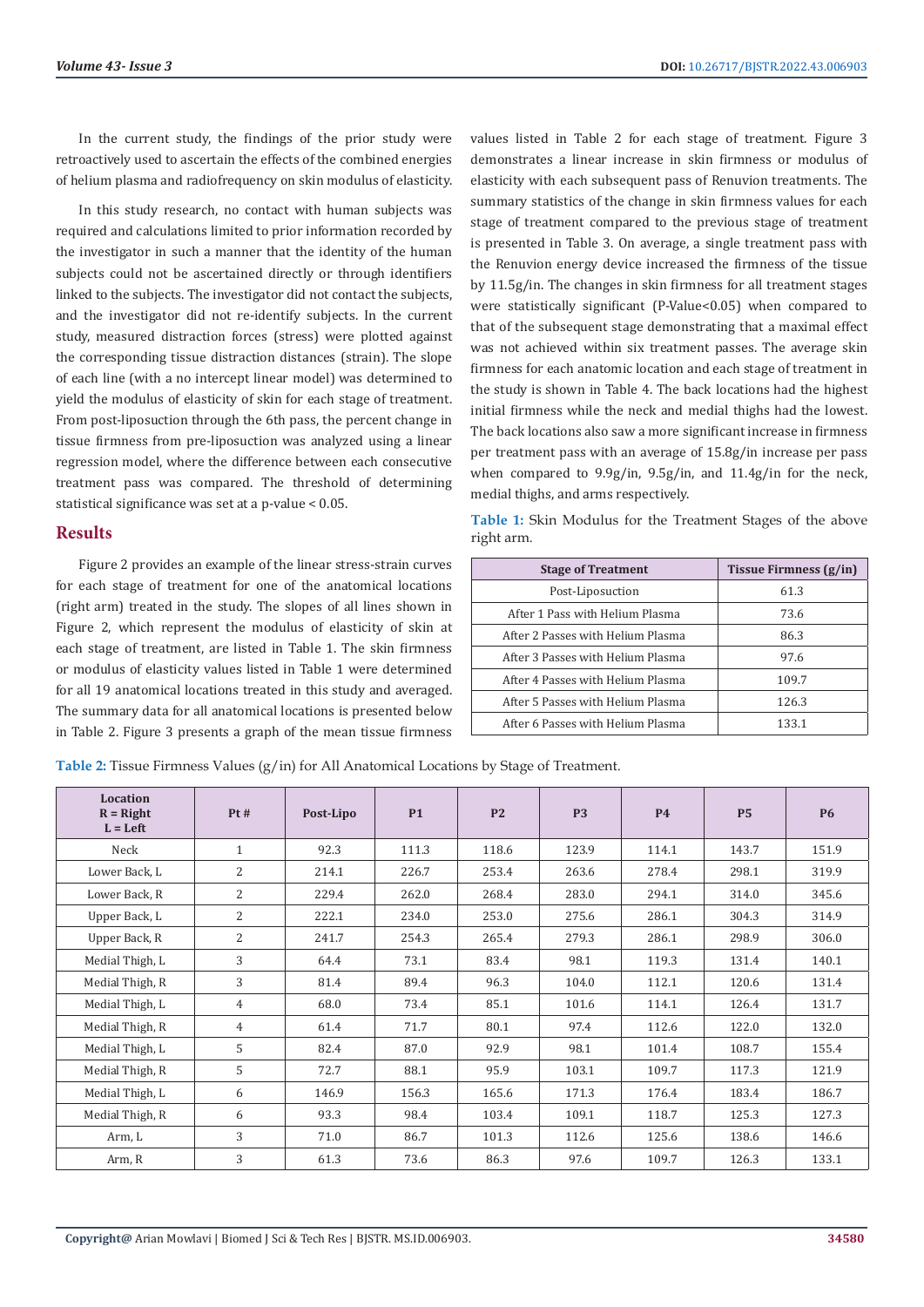| Arm, L   | 4   | 120.6 | 130.3 | 138.6 | 148.7 | 162.0 | 171.1 | 179.1 |
|----------|-----|-------|-------|-------|-------|-------|-------|-------|
| Arm, R   | 4   | 112.6 | 120.1 | 128.3 | 137.6 | 147.1 | 159.1 | 171.6 |
| Arm, L   |     | 128.7 | 164.0 | 195.0 | 202.4 | 212.9 | 223.4 | 227.7 |
| Arm, R   |     | 187.6 | 200.3 | 211.9 | 217.7 | 221.9 | 229.4 | 235.4 |
| Averages | N/A | 123.8 | 136.9 | 148.6 | 159.2 | 168.6 | 181.2 | 192.5 |

**Table 3:** % Change in Tissue Firmness By Stage of Treatment.

| <b>Stage of Treatment Comparison</b> | Mean Difference (SD) g/in | P-Value  |
|--------------------------------------|---------------------------|----------|
| Pass 1 – Post-Lipo                   | 13.1(5.5)                 | < 0.0001 |
| Pass $2 - Pass 1$                    | 11.7(4.8)                 | < 0.0001 |
| Pass $3 - Pass 2$                    | 10.6(3.9)                 | < 0.0001 |
| Pass $4 - Pass 3$                    | 9.4(4.3)                  | < 0.0001 |
| Pass $5 - Pass 4$                    | 12.6(4.3)                 | < 0.0001 |
| Pass $6 - Pass 5$                    | 11.4(7.0)                 | 0.0003   |

| Table 4: Average Skin Firmness by Anatomic Location and Stage of Treatment. |
|-----------------------------------------------------------------------------|
|                                                                             |

| <b>Location</b> | N | Post-Lipo | <b>P1</b> | P <sub>2</sub> | P <sub>3</sub> | <b>P4</b> | <b>P5</b> | <b>P6</b> |
|-----------------|---|-----------|-----------|----------------|----------------|-----------|-----------|-----------|
| Neck            |   | 92.3      | 111.3     | 118.6          | 123.9          | 114.1     | 143.7     | 151.9     |
| Back            |   | 226.9     | 244.3     | 260.1          | 275.4          | 286.2     | 303.8     | 321.6     |
| Medial Thigh    | 8 | 83.8      | 92.2      | 100.3          | 110.4          | 120.6     | 129.4     | 140.8     |
| Arm             |   | 113.6     | 129.2     | 143.5          | 152.8          | 163.2     | 174.7     | 182.3     |



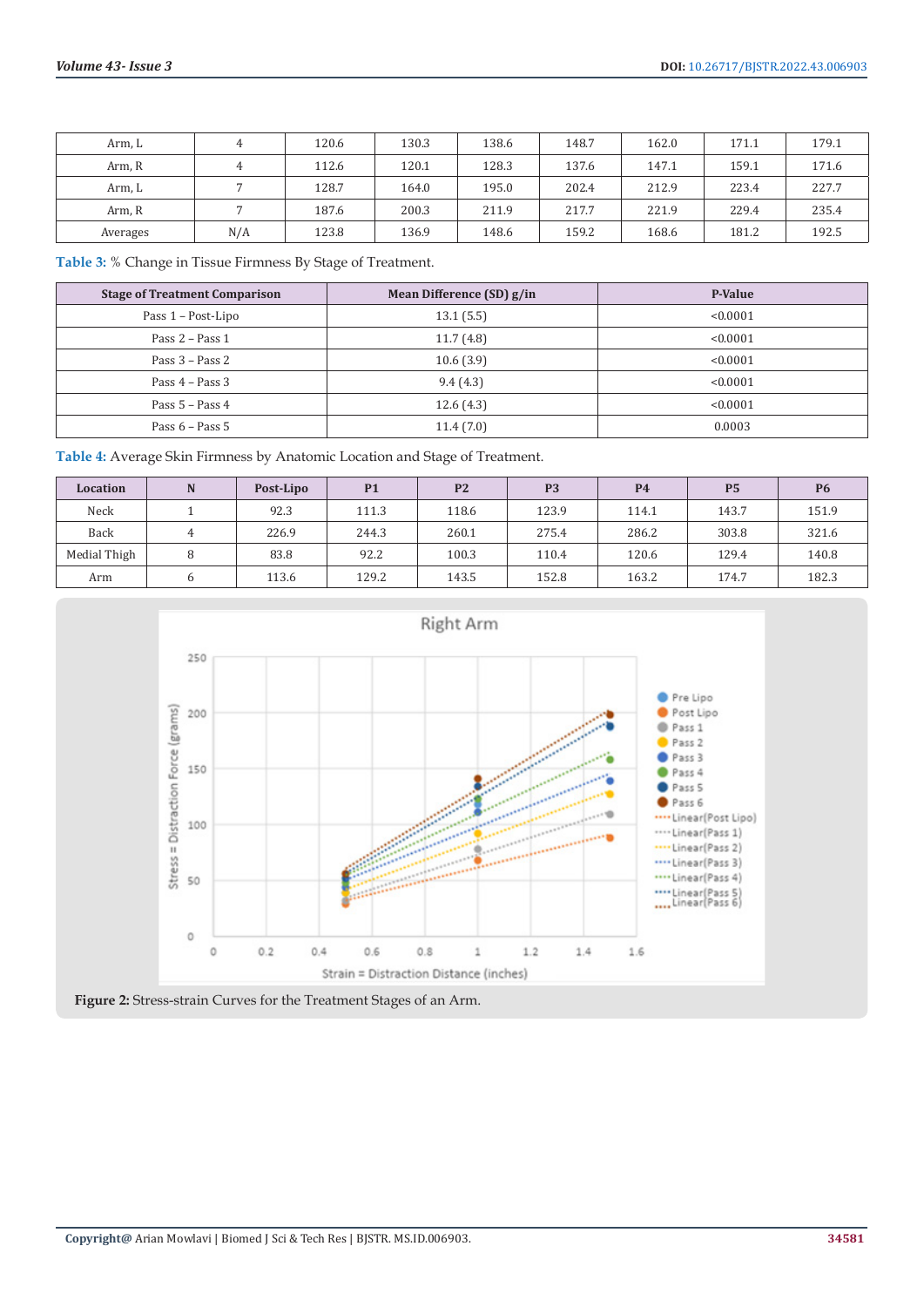

**Figure 3:** Mean skin Firmness Per Stage of Treatment.

### **Discussion**

The principle of thermally-induced contraction of collagen through denaturation and coagulation of soft tissue is well known in medicine and has been used to achieve beneficial results in ophthalmology, orthopedic applications, the treatment of varicose veins, and cosmetic plastic surgery procedures. Once tissue is heated to the appropriate temperature, protein denaturation of collagen and subsequent contraction occur resulting in a reduction of volume and surface area of the heated tissue. More recently, the use of thermal-induced collagen/skin contraction has been expanded to minimally invasive, percutaneous procedures. The combined helium plasma and radiofrequency energy device used in this study has combined the removal of subcutaneous fat using liposuction with skin and soft tissue heating to reduce the skin laxity. The device is placed in the same subcutaneous tissue plane as a liposuction cannula and is used to deliver thermal energy to coagulate the underside of the dermis and subcutaneous septal network and fascia.

The coagulation of all skin and subcutaneous tissues where collagen molecules are found results in increase in skin modulus and reduction in skin laxity. Although percutaneous, tissue heating devices have proven effective in achieving soft tissue contraction, the evidence has been primarily limited to volume or surface area changes as measured through photographic analysis of before and after images [7-9]. Measurement of the changes in the biomechanical properties of the skin resulting from soft tissue coagulation and contraction has proven more difficult. The desire to establish the biomechanical changes of the epidermis resulting from topical treatments and moisturizers in dermatology has resulted in multiple commercial measurement devices and a significant volume of peer-reviewed scientific literature. One commercially available device with considerable supporting peerreviewed evidence measures tissue firmness by applying a suction force to the tissue and measuring the corresponding amount of tissue distraction or displacement resulting from the application of the suction [10].

This device has been established as an effective tool for evaluating biomechanical changes of the superficial layers of the skin. Since the helium plasma energy device focuses treatment on the underlying skin dermis and subcutaneous fibro septal network, the superficial measurements of the commercially available suction device have proven insufficient for quantifying changes resulting from treatment. The force measurement method used in this study utilized the well-established scientific measuring principles of the suction device but allowed for quantification of firmness changes in the deeper layers of the skin and underlying connective tissue. The data resulting from this study demonstrates the ability of the Renuvion device to change the firmness of the treated tissue and the ability of the measurement method to quantify these changes. Review of the data for each of the 19 treated anatomical locations demonstrated an increase in skin firmness following liposuction.

Each subsequent treatment pass with the Renuvion device resulted in increased tissue firmness. On average, the tissue firmness began to exceed the pre-liposuction value with the third treatment pass. All 19 anatomical locations treated saw an increase in skin firmness throughout the six treatment passes used in this study. One potential benefit of quantifying the changes in the biomechanical properties of the treated tissue is to utilize the information to establish a relevant endpoint for treatment. For example, a leveling of the tissue firmness values with subsequent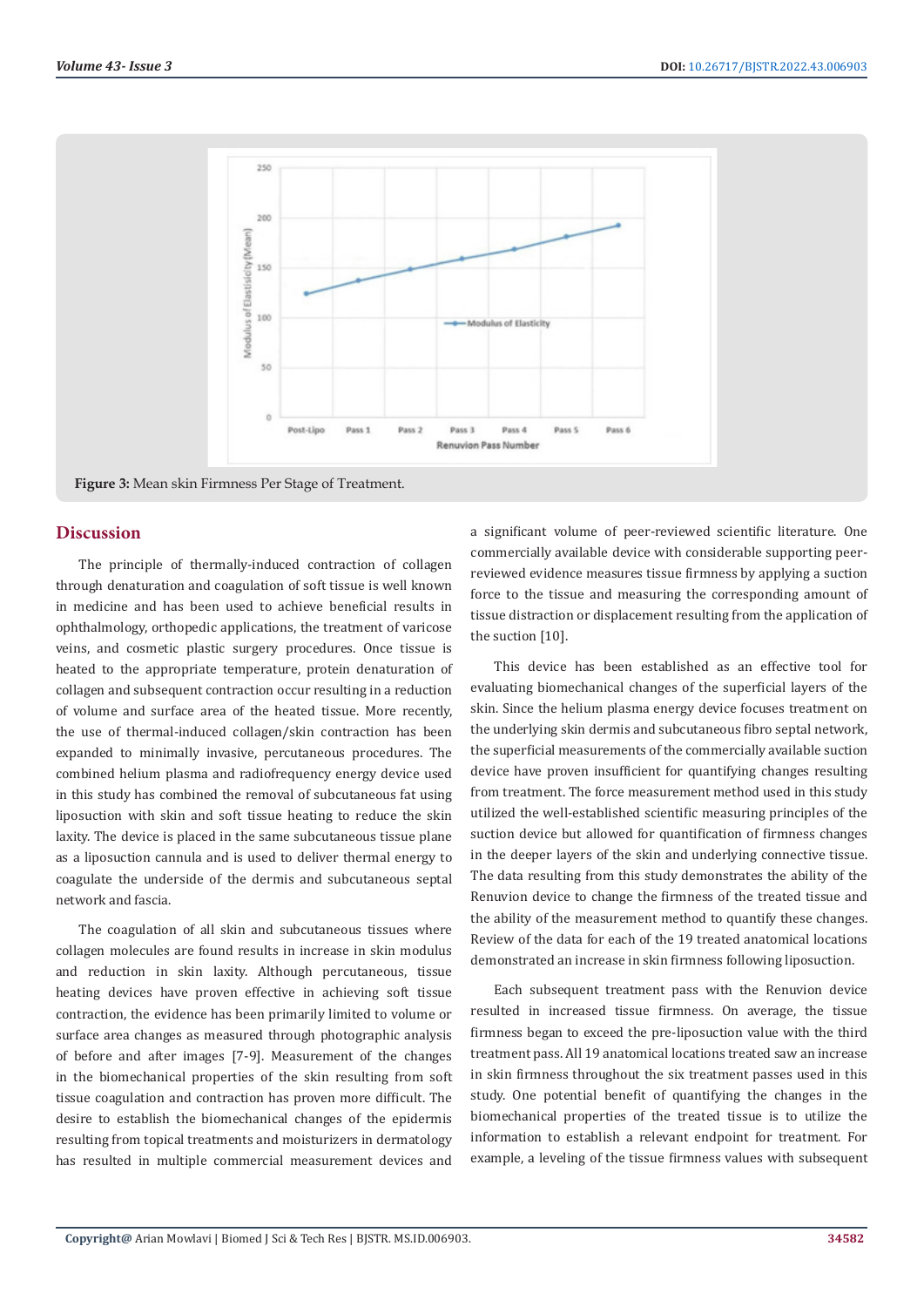treatment passes would indicate a point of diminishing returns for further treatment. In this study, this point was not achieved within six treatment passes. This is evidenced by the firmness values of the sixth treatment pass being statistically higher than the firmness values measured for the fifth treatment pass for all 19 treatment locations. Further study is warranted to establish the number of passes needed to reach a treatment endpoint corresponding to a maximal treatment effect.

#### **Conclusion**

This study demonstrates that the minimally invasive, percutaneous delivery of a novel combined helium plasma and radiofrequency energies provides an effective modality to decrease the skin laxity. Skin firmness, a biomechanical property, can be established by measuring the forces (stress) required to distract tissue to certain distances (strain) which establishes skin modulus of elasticity. We document the first, safe application of thermal energy that can be used to increase the modulus elasticity of skin.

### **Financial Disclosure Statement**

I am the lead author on this page and am a paid trainer for VASER® by Solta Medical and RENUVION ® by Apyx Medical. The other authors declare no conflicts of interest in regard to the research, authorship, or publication of this article.

#### **References**

- 1. [Abdalla A Elbashir, Sara AM Ebraheem, Alawia HE Elwagee, Hassan](http://acta-arhiv.chem-soc.si/60/60-1-159.pdf)  [Y Aboul-Enein \(2013\) New Spectrophotometric Methods for the](http://acta-arhiv.chem-soc.si/60/60-1-159.pdf)  [Determination of Moxifloxacin in Pharmaceutical Formulations. Acta](http://acta-arhiv.chem-soc.si/60/60-1-159.pdf)  [Chimica Slovenica 60\(1\): 159-165.](http://acta-arhiv.chem-soc.si/60/60-1-159.pdf)
- 2. [Abdalla A Elbashir, Bahruddin Saad, Hassan Y Aboul-Enein \(2010\)](http://api.uofk.edu:8080/api/core/bitstreams/3abf51d5-e677-4e78-b8f7-76a82d8483cc/content)  [Recent Developments of Enantioseparations for Fluoroquinolones](http://api.uofk.edu:8080/api/core/bitstreams/3abf51d5-e677-4e78-b8f7-76a82d8483cc/content)  [Drugs Using Liquid Chromatography and Capillary Electrophoresis.](http://api.uofk.edu:8080/api/core/bitstreams/3abf51d5-e677-4e78-b8f7-76a82d8483cc/content)  [Current Pharmaceutical Analysis 6\(4\): 246-255.](http://api.uofk.edu:8080/api/core/bitstreams/3abf51d5-e677-4e78-b8f7-76a82d8483cc/content)
- 3. BM Lomaestro (2000) Formulary 35: 961-968.
- 4. (1996) Medical Association Declaration of Helsinki: ethical principles for medical research involving human subjects. World Medical Association.
- 5. Elbashir B Saad AA, Abd Salhin, MM Al-Azzam, H Aboul-Enein (2008) J Liq Chromatogr Related Technol 31: 1465-1477.
- 6. E Kima, YM Koob, DS Chunga (2004) J Chromatogr A 1045: 119-124.
- Idress MO, Elbashir AA (2017) Current Trends in Analytical and [Bioanlaytical Chemistry Development and Validation of Potentiometric](https://www.researchgate.net/publication/322223481_Current_Trends_in_Analytical_and_Bioanlaytical_Chemistry_Development_and_Validation_of_Potentiometric_ZnO_Nanorods_Modified_Ion_Selective_Electrode_for_Determination_of_Gemi-floxacin_in_Pharmaceutical)  [ZnO Nanorods Modified Ion Selective Electrode for Determination of](https://www.researchgate.net/publication/322223481_Current_Trends_in_Analytical_and_Bioanlaytical_Chemistry_Development_and_Validation_of_Potentiometric_ZnO_Nanorods_Modified_Ion_Selective_Electrode_for_Determination_of_Gemi-floxacin_in_Pharmaceutical)  [Gemi-floxacin in Pharmaceutical Formulation Curr Trends Anal Bioanal](https://www.researchgate.net/publication/322223481_Current_Trends_in_Analytical_and_Bioanlaytical_Chemistry_Development_and_Validation_of_Potentiometric_ZnO_Nanorods_Modified_Ion_Selective_Electrode_for_Determination_of_Gemi-floxacin_in_Pharmaceutical)  [Chem 1: 50-56.](https://www.researchgate.net/publication/322223481_Current_Trends_in_Analytical_and_Bioanlaytical_Chemistry_Development_and_Validation_of_Potentiometric_ZnO_Nanorods_Modified_Ion_Selective_Electrode_for_Determination_of_Gemi-floxacin_in_Pharmaceutical)
- 8. [Abo-talib NF \(2013\) Ion selective electrodes for stability-indicating](https://www.researchgate.net/publication/288426336_Ion_selective_electrodes_for_stability-indicating_determination_of_gemifloxacin_mesylate)  [determination of gemifloxacin mesylate. Anal Bioanal Electrochem 5\(1\):](https://www.researchgate.net/publication/288426336_Ion_selective_electrodes_for_stability-indicating_determination_of_gemifloxacin_mesylate)  [74-86.](https://www.researchgate.net/publication/288426336_Ion_selective_electrodes_for_stability-indicating_determination_of_gemifloxacin_mesylate)
- 9. [Dalia Zidan, Omnia A Ismaiel, Wafaa S Hassan, Abdalla Shalaby](https://www.japsonline.com/abstract.php?article_id=2093)  [\(2016\) Simple Spectrophotometric and Conductometric Methods for](https://www.japsonline.com/abstract.php?article_id=2093)  [Determination of Gemifloxacin in Pure, Pharmaceutical Dosage Form](https://www.japsonline.com/abstract.php?article_id=2093)  [and Human Urine. J Appl Pharm Sci 6\(12\): 136-143.](https://www.japsonline.com/abstract.php?article_id=2093)
- 10. [El-Didamony AM, Abo-Elsoad MO \(2015\) Spectrofluorimetric and](https://www.researchgate.net/publication/279110939_Spectrofluorimetric_and_spectrophotometric_methods_for_the_determination_of_gemifloxacin_in_bulk_and_tablets) [spectrophotometric methods for the determination of gemifloxacin in](https://www.researchgate.net/publication/279110939_Spectrofluorimetric_and_spectrophotometric_methods_for_the_determination_of_gemifloxacin_in_bulk_and_tablets) [bulk and tablets. Main group chem 14: 59-70.](https://www.researchgate.net/publication/279110939_Spectrofluorimetric_and_spectrophotometric_methods_for_the_determination_of_gemifloxacin_in_bulk_and_tablets)
- 11. [Al-Tamimi SA \(2013\) Spectrophotometric and Spectrofluorimetric](https://www.researchgate.net/publication/288705109_Spectrophotometric_and_Spectrofluorimetric_Methods_for_the_Determination_of_Gemifloxacin_Mesylate_in_its_Pure_and_Dosage_Forms_using_Eosin) [Methods for the Determination of Gemifloxacin Mesylate in its Pure and](https://www.researchgate.net/publication/288705109_Spectrophotometric_and_Spectrofluorimetric_Methods_for_the_Determination_of_Gemifloxacin_Mesylate_in_its_Pure_and_Dosage_Forms_using_Eosin) [Dosage Forms using Eosin. Asian J Chem 25: 9272-9276.](https://www.researchgate.net/publication/288705109_Spectrophotometric_and_Spectrofluorimetric_Methods_for_the_Determination_of_Gemifloxacin_Mesylate_in_its_Pure_and_Dosage_Forms_using_Eosin)
- 12. Radha SVVD, Apparao KM CH, Ramakrishina K (2012) Int JPharm 4: 618- 621.
- 13. [Ebraheem SAM, Elbashir AA, Aboul-Eneinb H \(2011\) Spectrophotometric](https://www.sciencedirect.com/science/article/pii/S2211383511000852) [methods for the determination of gemifloxacin in pharmaceutical](https://www.sciencedirect.com/science/article/pii/S2211383511000852) [formulations. Acta Pharm sinica B 4: 248-253.](https://www.sciencedirect.com/science/article/pii/S2211383511000852)
- 14. S Dey, YV Reddy, B Krishna, SK Sahoo, PN Murthy, et al. (2010) Int J Anal Chem 1: 130-133.
- 15. El Gammal RN, Hammouda MER, El-Wasseef DR, El-Ashry SM (2016) Int J Adv Chem 12: 5299-5306.
- 16. [Nuha Fathi Ali Dsugi, Abdalla A.Elbashir, Fakhr Eldin Osman Suliman](https://www.sciencedirect.com/science/article/abs/pii/S1386142515007465) [\(2015\) Supramolecular interaction of gemifloxacin and hydroxyl propyl](https://www.sciencedirect.com/science/article/abs/pii/S1386142515007465) [β-cyclodextrin spectroscopic characterization, molecular modeling and](https://www.sciencedirect.com/science/article/abs/pii/S1386142515007465) [analytical application. Spectrochim Acta A Mol Biomol Spectrosc 151\(1\):](https://www.sciencedirect.com/science/article/abs/pii/S1386142515007465) [360-367](https://www.sciencedirect.com/science/article/abs/pii/S1386142515007465)
- 17. Nagaraju P, Ravisankar P, Devala GCR, Rajendra YP (2014) Int J Chem Sci 12: 1382-1394.
- 18. Al-Tamimi SA, Alarfaj NA, Aly FA, Al-Mohaimeed AM (2014) J Lumin 29: 127-131.
- 19. Mahrouse, Hassan MA, Fawzy MG (2014) Acta Pharmaceut 64: 15-22.
- 20. Atia NN, Mahmoud AM, El-Shabouri SR, El-Koussi WM (2013) Int J Anal Chem.
- 21. Tekkeli SEK, Önal A (2011) J Fluoresc 21: 1001-1007.
- 22. Mousavi SHH (2018) Braz J Pharm Sci 54 art. no. e17239.
- 23. Durmus Z, Tekkeli SEK, Kiziltas MV, Onal A (2017) J chi chem soc 62: 3483-3489.
- 24. Abdallah NA (2014) J Chromatogr.
- 25. Kumar BA, De AK, B Pal (2014) Int J Pharm Tech Research 6: 1011-1017.
- 26. Panchumarthy R, Garikapati D, Chapala D, Basha SKA, Nagabhairava SR, et al. (2013) J chem Pharm 6: 46-54.
- 27. Begum MH, Agarwal NK, Duraivel S (2013) Int J Pharm Technol Biotechnol 5: 701-706.
- 28. El-Bagary RI, Abo-Talib NF, Eldin MBN (2011) J chem Pharm 3: 562-570.
- 29. Sultana N, Arayne MS, Shamim S, Naz A (2011) J Chin chem soc 58: 629- 636.
- 30. Sultana N, Arayne MS, Shamim S, Akhtar M, S Gul (2011) J Brazil chem soc 22: 987-992.
- 31. Sugumaran M, Jotheeswari D (2011) Int J Pharm Sci Rev Res 6: 18-20.
- 32. Mohammad Y, Pragat H, Harish A (2010) EJ Chem 7: 1621-1627.
- 33. Sharif S, Khan I, Sheikh T, Sharif Y, Ashfaq M (2011) Acta Chromatogr 23: 95-107.
- 34. Kadi AA, Angawi RF, Attwa MW, Darwish HW, Abdelhameed AS (2013) J Chem.
- 35. Al-Hadiya BMH, Khady AA, Mostafa GAE (2010) Talanta 83: 110-116.
- 36.(2005) Topic Q2 (R1). Validation of analytical procedures: Text and methodology. International Conference on Harmonisation (ICH).
- 37.(1995) ICH-Q2A guideline for industry March 1995. Text on validation of analytical procedures.